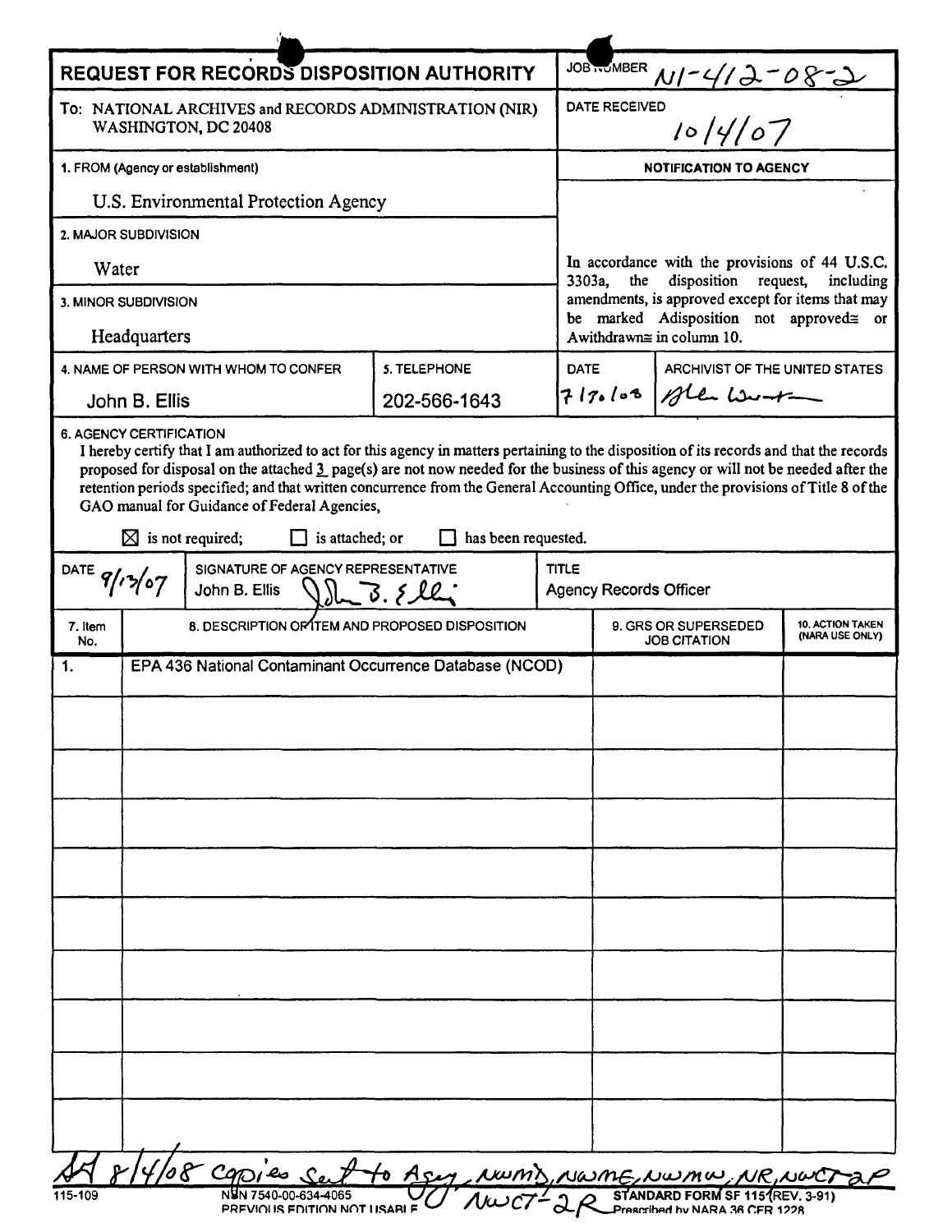This schedule is in draft. It may be used to retire records, but may not be used to destroy records. If you have any questions, please contact the Records Help Desk.

# **EPA Records Schedule 436**

Status: Draft, *0313112008*

Title: National Contaminant Occurrence Database (NCOD)

Program: Water

Applicability: Headquarters

Function: 108-025-03-02 - Management of Public Water Systems

# NARA Disposal Authority:

This schedule authorizes the disposition of the record copy in any media (media neutral), excluding any records already in electronic form. Records designated for permanent retention must be transferred to the National Archives in accordance with NARA standards at the time of transfer.

•  $N1-412-08-2$ 

## Description:

The National Contaminant Occurrence Database (NCOD) includes data used to identify contaminants on the Candidates Contaminant List (CCL). The data is used to determine whether to develop drinking water standards for a particular contaminant and to develop standards for the contaminants that the Agency selects. The information comes from a number of sources, including public water systems and source (ambient) water data. For public systems, the database holds historical data on regulated and unregulated contaminants. The data is available to the public.

The Safe Drinking Water Accession and Review System (SDWARS) serves as the input to NCOD, and is scheduled as EPA 253.

## Disposition Instructions:

**Item a:** Electronic software program

Nonrecord

This item is to be used only by the Office of Water, Office of Ground Water and Drinking Water at Headquarters.

- • Disposable
- Close when no longer needed to ensure access to and use of the en authorized retention period.
- Delete after file closure.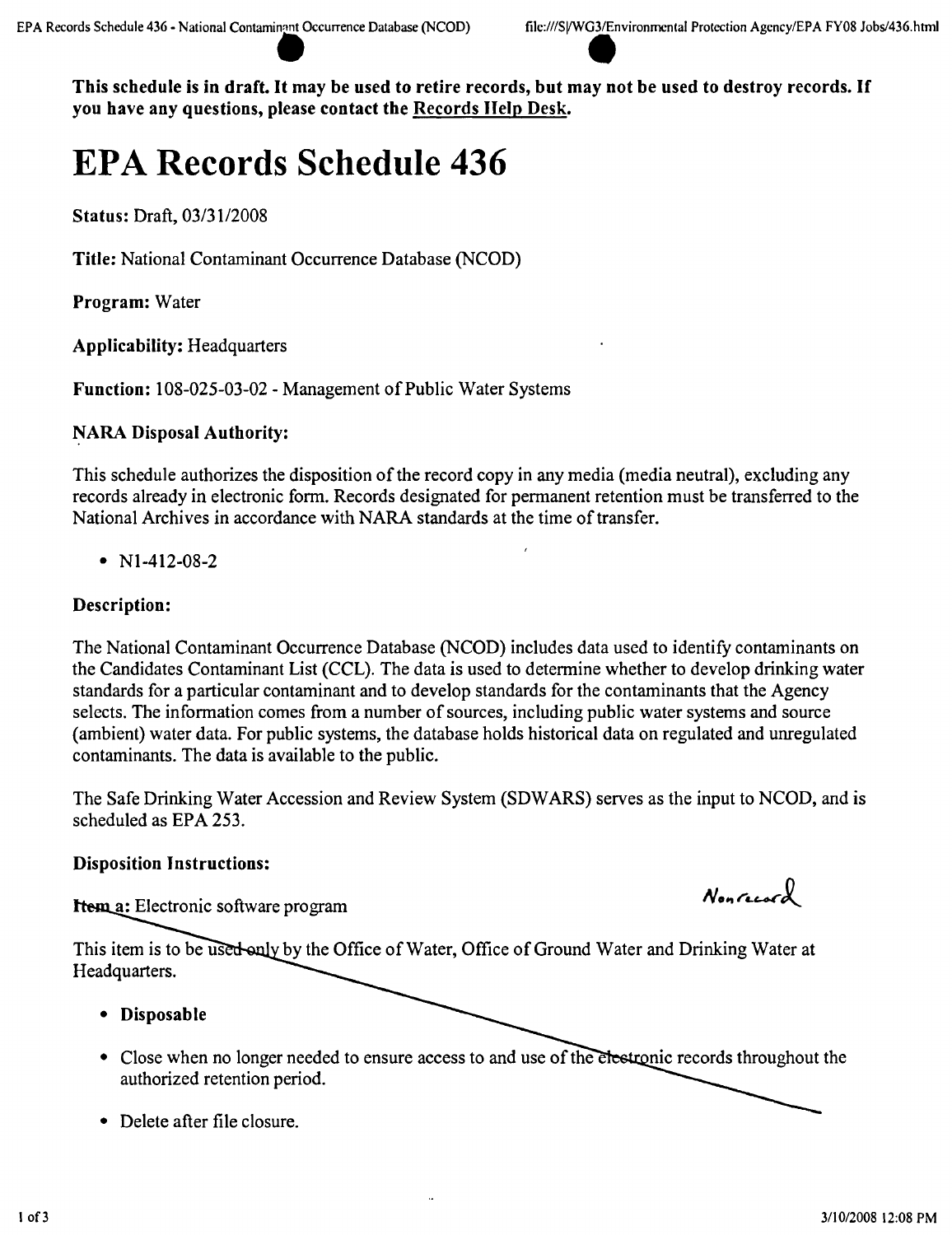#### Item b: Input

- Disposable
- Close when information has been transferred and verified.
- Delete after file closure.

## Item c: Electronic data

This item is to be used only by the Office of Water, Office of Ground Water and Drinking Water at Headquarters.

- Disposable
- Beginning in 2007, close when each 5 year cycle is concluded.
- Delete 5 years after file closure.

# **Item-d:** Output and reports

- Disposable
- File with related records and follow instructions for the related records.

Item e: System documentation

This item is to be used only by the Office of Water, Office of Ground Water and Drinking Water at Headquarters.

- Disposable
- Close when superseded or obsolete, or upon authorized deletion of the related system.
- Follow instructions for EPA 304 System Documentation, item a(1).

## Guidance:

See EPA 253 for SDW ARS. Records related to the development of regulations, standards, and guidelines are covered by EPA 149 and dockets by EPA 150.

Legal citations include, but are not limited to:

- Safe Drinking Water Act, as amended, Section 1445(a)(2)
- 40 CFR 141.24-141.40

## Reasons for Disposition:

The following changes were made in the *03/3112008* version: